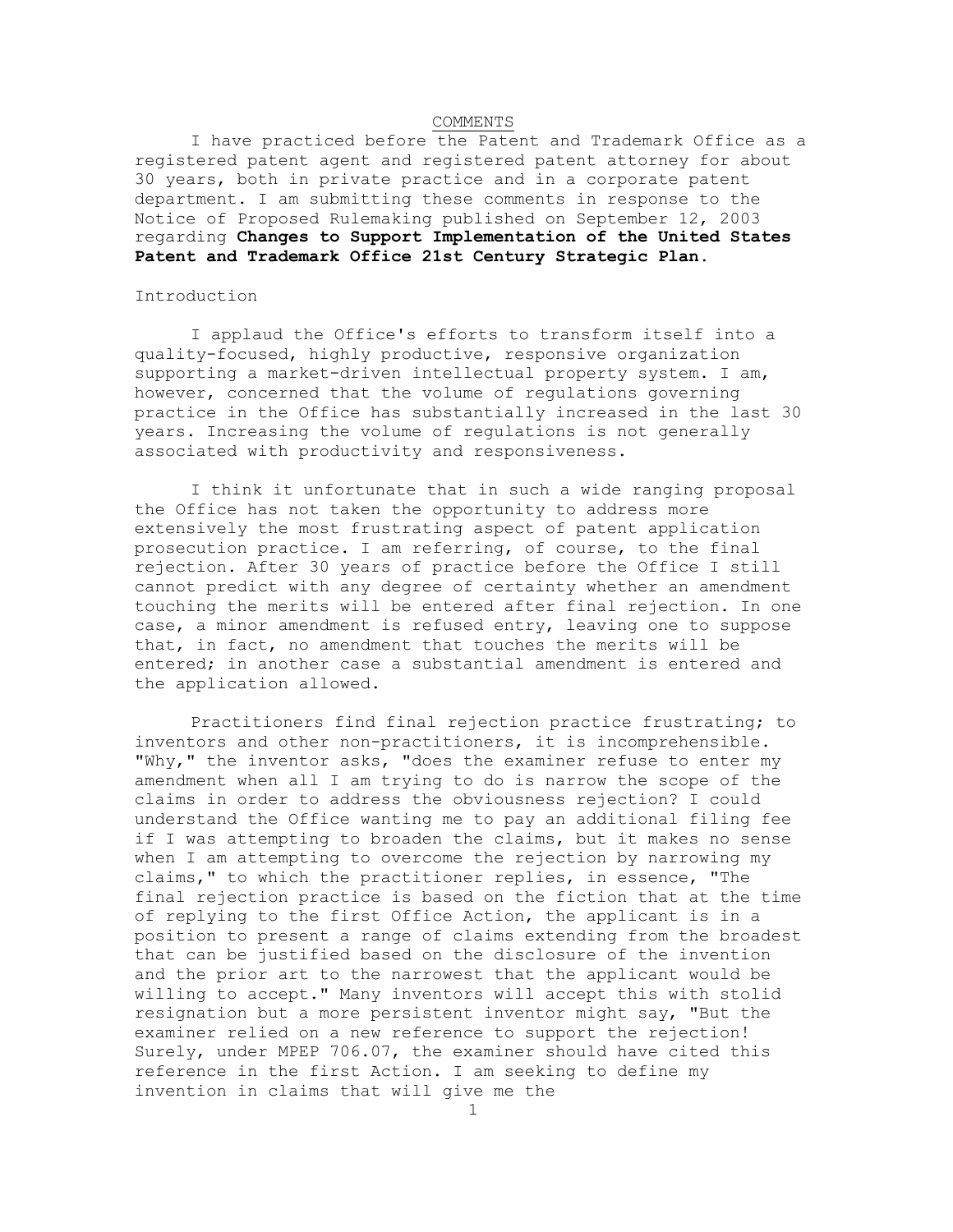protection to which I am justly entitled and I should receive the cooperation of the examiner and not be prematurely cut off in the prosecution of my application. Surely if I explain that the amendments are necessary in order to distinguish over the prior art and were not earlier presented because the examiner was not relying on the same prior art, the examiner will not refuse to enter the amendment."

All practitioners know that the typical reason for refusing entry of a amendment after final rejection is that new issues are raised requiring further consideration and/or search. It is quite obvious that an applicant who is seeking to overcome a rejection will normally narrow the claims and it is equally obvious that an amendment of this nature may require further consideration and search. Thus, the fact that an amendment requires further consideration and search should be a reason for admitting the amendment and not refusing its admission.

I feel strongly that final rejection practice should be modified. The first step would be to delete Section 1.116(c). Let us call a spade a spade and refuse entry of any amendment offered after final rejection rather than perpetuate the fantasy that there is a rational basis for the decision whether to admit an amendment after final rejection. If such a course of action should be deemed too severe, then the alternative would have to be one that provides users with some degree of predictability so that they will know whether there is any point in presenting an amendment that touches the merits. Possible changes include:

1. Abandon the final rejection altogether and increase the official filing fee to compensate for lost fee income.

2. Charge an official fee for filing any amendment after a reply to the first Office Action.

3. Admit any amendment after final rejection that narrows the scope of an independent claim.

An applicant should not be forced to pay the equivalent of a new application filing fee in order to obtain examination of a claim that has been narrowed for reasons related to patentability. If the current filing fee is set at an appropriate level for a patent application containing up to twenty claims, up to three of which are in independent form, then surely the appropriate fee for further consideration and search of a narrower version of those claims would be substantially less.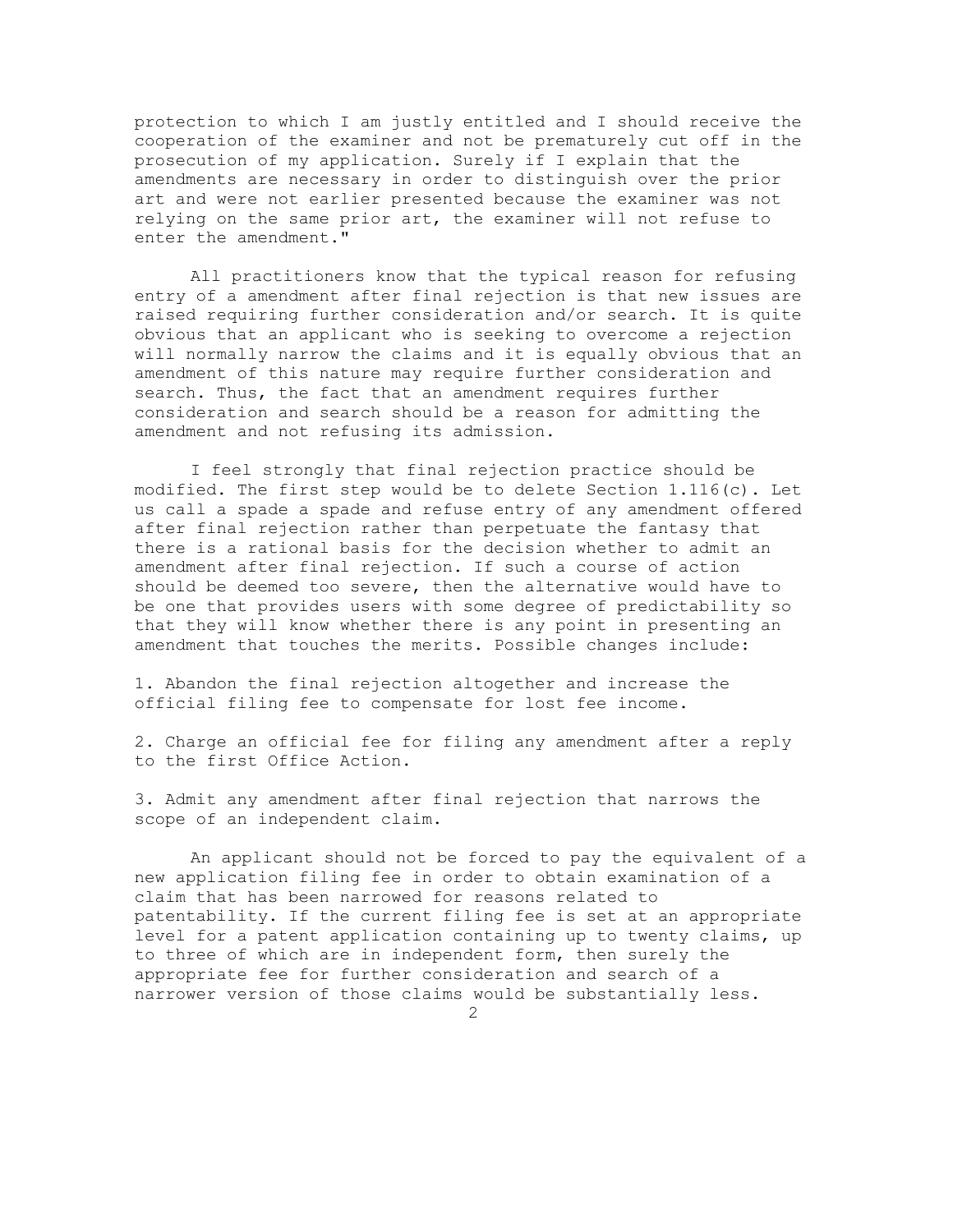Comments on Specific Proposals § 1.27

I am pleased to note that the Office has rejected the position taken in the commentary to the rules published on September 8, 2000, that the definition of "business concern" set forth in 13 CFR 121.105 should be read into 13 CFR 121.802 in order to determine what constitutes a small business concern. The statement that

# **a business concern which meets the small business requirements set forth in 13 CFR 121.801 through 121.805 ... is and continues to be eligible to pay reduced patent fees under 35 U.S.C 41(h), even if the business concern is located in or operates primarily in a foreign country**

is welcome, but it would also be desirable to receive explicit confirmation that it is not necessary for a business entity that does not operate primarily within the United States to make a significant contribution to the U.S. economy through payment of taxes or use of American products, materials or labor (13 CFR 121.105(a)) in order to be considered a business concern.

The rules that were published on September 8, 2000 state unambiguously that "A small business concern...means any business concern that...meets the standards set forth in 13 CFR 121 to be eligible for reduced patent fees..." The commentary at 65 Fed. Reg. 54604, 54612 makes it clear that the definition of business concern in 13 CFR 121.105 is read into 13 CFR 121.802. At all relevant times, the definition of business concern set forth in 13 CFR 121.105 has included the requirement that the business entity should operate primarily within the United States or make a significant contribution to the U.S. economy through payment of taxes or use of American products, materials or labor. No business concern, U.S. or foreign, whose number of employees did not exceed 500 persons could possibly make a significant contribution to an economy the size of that of the United States. Therefore the effect of the "significant contribution" requirement, which was no doubt intended, was to prevent any foreign business from qualifying as a small entity. For the last three years I have been advising my clients not to assert small entity status in the event that U.S. rights had been transferred, e.g. assigned, to a foreign business concern. Since the Office now indicates, by use of the phrase "is and continues," that whether a foreign business concern made a significant contribution to the U.S. economy never did affect eligibility to pay reduced patent fees, and that size and compliance with Office procedures is and always has been the only test, the Office should waive for a limited time the three month time limit in 37 CFR 1.28(a) for refund requests made by an applicant who had transferred U.S. rights to a foreign business entity that met the size standards in 13 CFR 121.801 through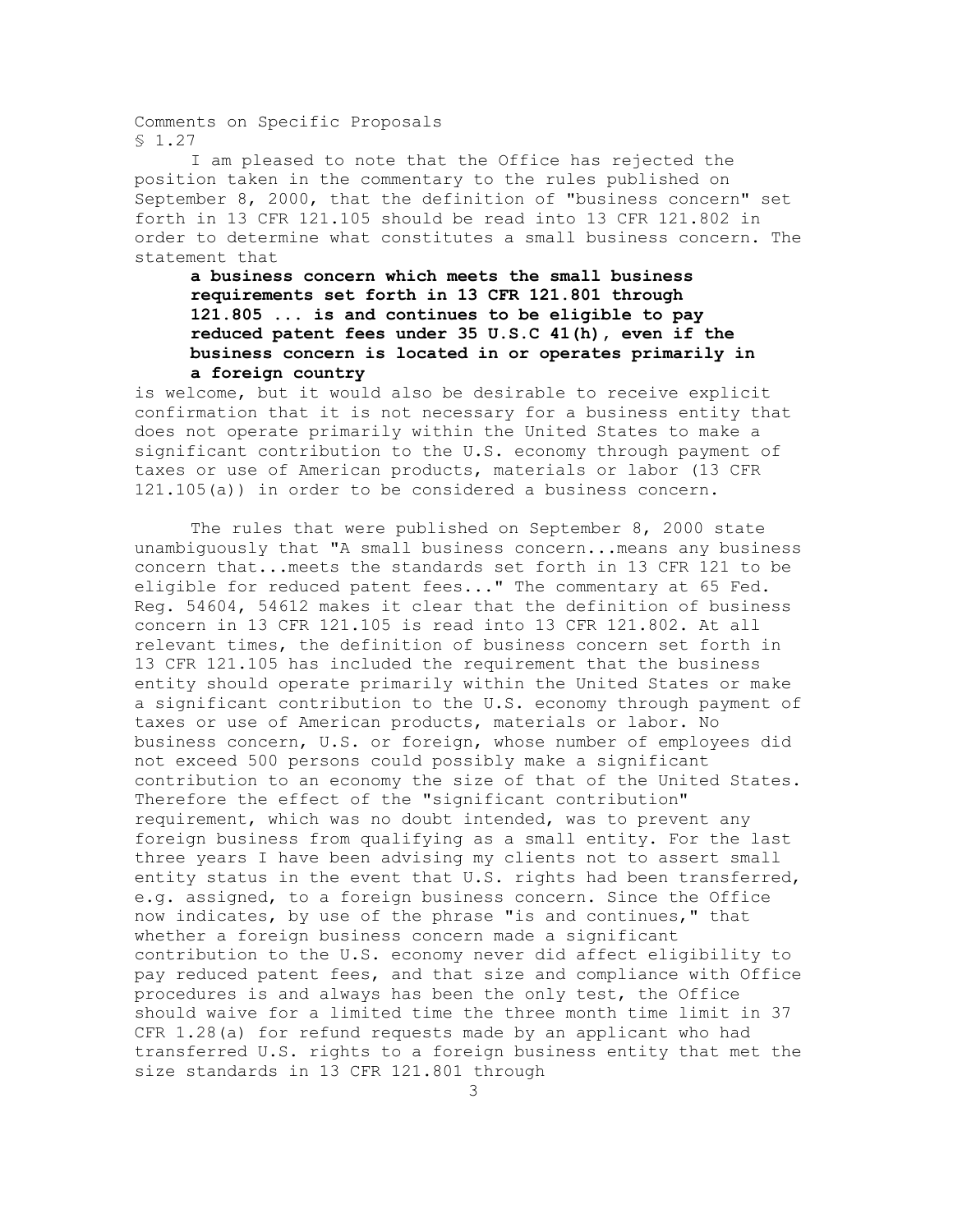121.805 but who did not claim small entity status because the foreign business entity was not a business concern as defined in 13 CFR 121.105(a).

The proposal to amend §1.27 to add the wording regarding a currently enforceable obligation appears to have consequences beyond simply removing a security interest from being an obligation to transfer rights in the invention. For example, it appears that an agreement that provided that an employee was obligated to assign the entire right, title and interest in the invention to an employer on or after the date of issue of the patent would not be enforceable before the patent was issued, in which case the inventor would not be disqualified from being a small entity as a person, regardless of whether the employer was a small business concern.

I suggest that in the first sentence of §1.27(a)(1), the comma after "invention)" should be omitted. If one reads the sentence without the parenthetical wording: "A person ... means any inventor or other individual, who has not assigned ...," the comma before "who" appears out of place.

The punctuation of the second sentence of  $$1.27(a)(1)$  seems awkward. If the commas around the wording "or is under a currently enforceable obligation to transfer some rights in the invention to one or more parties" are intended to designate a subject that is parallel to "who has transferred some rights," the second comma should appear after the second occurrence of "rights." Alternatively, subject to the comments regarding "currently enforceable obligation," the first part of the sentence could be amended to read:

**An inventor or other individual who has transferred some rights in the invention to one or more parties, or is under a current enforceable obligation to transfer some rights in the invention to one or more parties, can also qualify for small entity status...** 

## §1.111(a)

The proposed amendment for Section  $1.111(a)(1)(2)$  is designed to prevent filing of supplemental replies under most circumstances and is presented in order to assist the Office in reducing pendency. It is my belief that actions on the part of the applicant are not the major contributor to increased pendency, since the applicant has strong incentives in the form of extension fees and erosion of patent term to act promptly and thereby minimize pendency. On the contrary, delays in the Office are the major cause of increased pendency. As of November 4, 2003, the average filing date of applications receiving the first Office Action in the last three months ranges from September 18, 2000 in Technology Center 2140/2150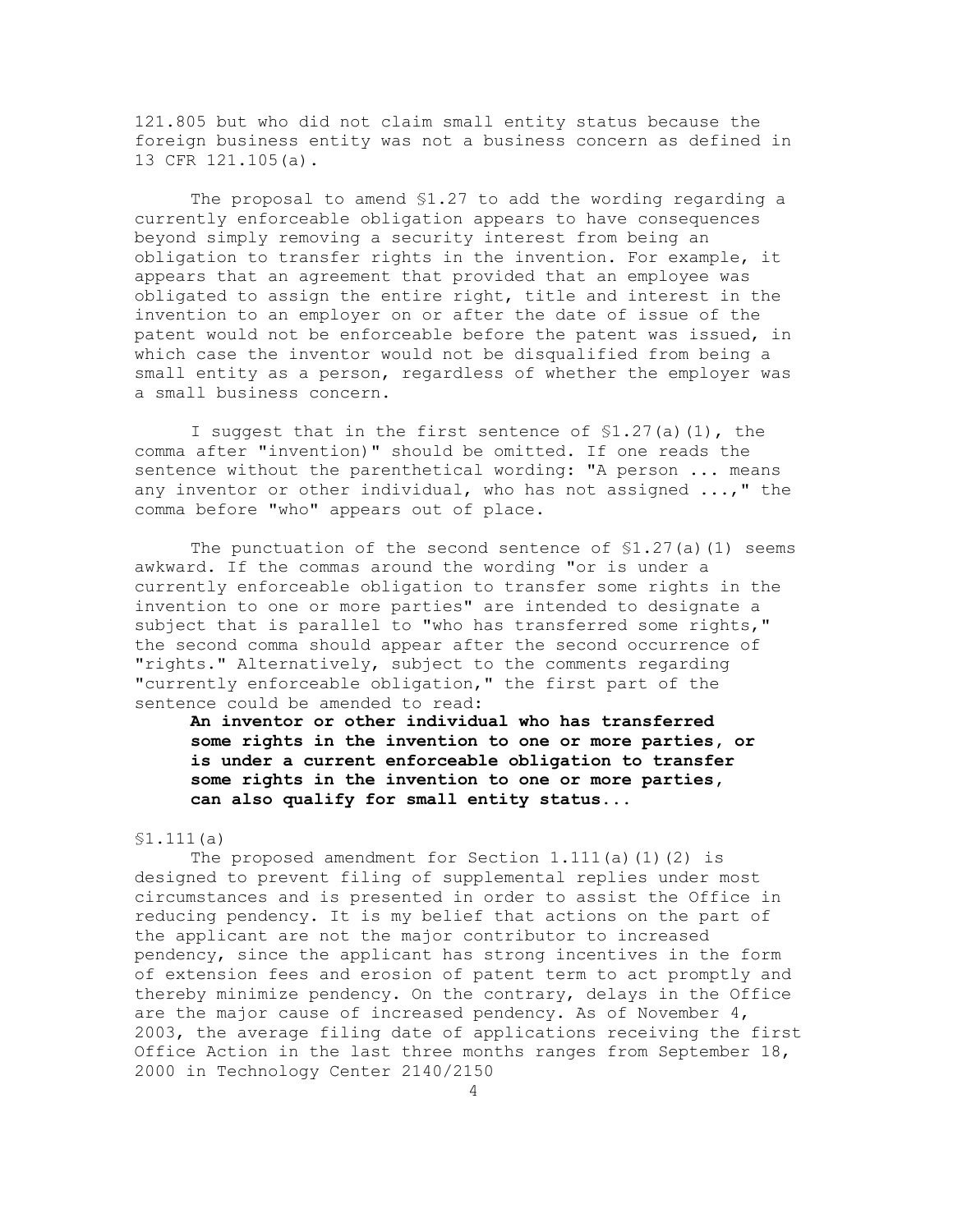(Computer networks) to December 15, 2002 in Technology Center 1660 (Asexually reproduced plants). That is not to say, however, that I consider the Office to be derelict in its duty in allowing such delays to occur. In an organization handling hundreds of thousands of files, delay in processing paperwork is inevitable. Reasonable efforts should be devoted to reducing the delays, but the efforts should not increase unduly the burden on the organization or on the users of the organization's services. In my opinion, the current wording of Section 1.111(a)(2) provides an adequate balance between the interests of the Office in expediting examination and the interests of the applicant in having a reasonably flexible examination. The Office should not impose requirements that further reduce the options available to the applicant until the Office is able to say that delays in the Office are no longer a major contributor to pendency exceeding a reasonable limit.

The Office complains that supplemental replies cause significant delays in examination and processing and place a significant burden on the Office's resources, but acknowledges that only about 5.6% of all applications have one or more supplemental replies. Obviously, if all supplemental replies were eliminated, the burden of handling supplemental replies would be reduced, but the cost in loss of responsiveness to the users of the Office's services would offset the saving.

Further, the burden on Office resources of filing a supplemental reply will be reduced by implementation of the Image File Wrapper system and by use of facsimile transmission to file the supplemental reply. A supplemental reply that is filed by facsimile transmission should be added to the Image File Wrapper virtually instantly, such that it should be entered and considered unless the examiner has already made substantial progress in preparation of the next Office Action.

If the Office nevertheless insists on adopting some form of the proposed  $1.111(a)(2)$ , the rule, as adopted, should address the following points:

1. In the proposed rule, the discretionary "may enter" does not provide the applicant with an assurance that a supplemental reply that is filed before the expiration of the statutory period and places the application in condition for allowance or is limited to cancellation of claims will be entered.

2. Paragraph B should be omitted as being based on an unrealistic view of patent application practice: examiners so seldom make suggestions that would not fall in paragraph A or C that no special rule should be provided.